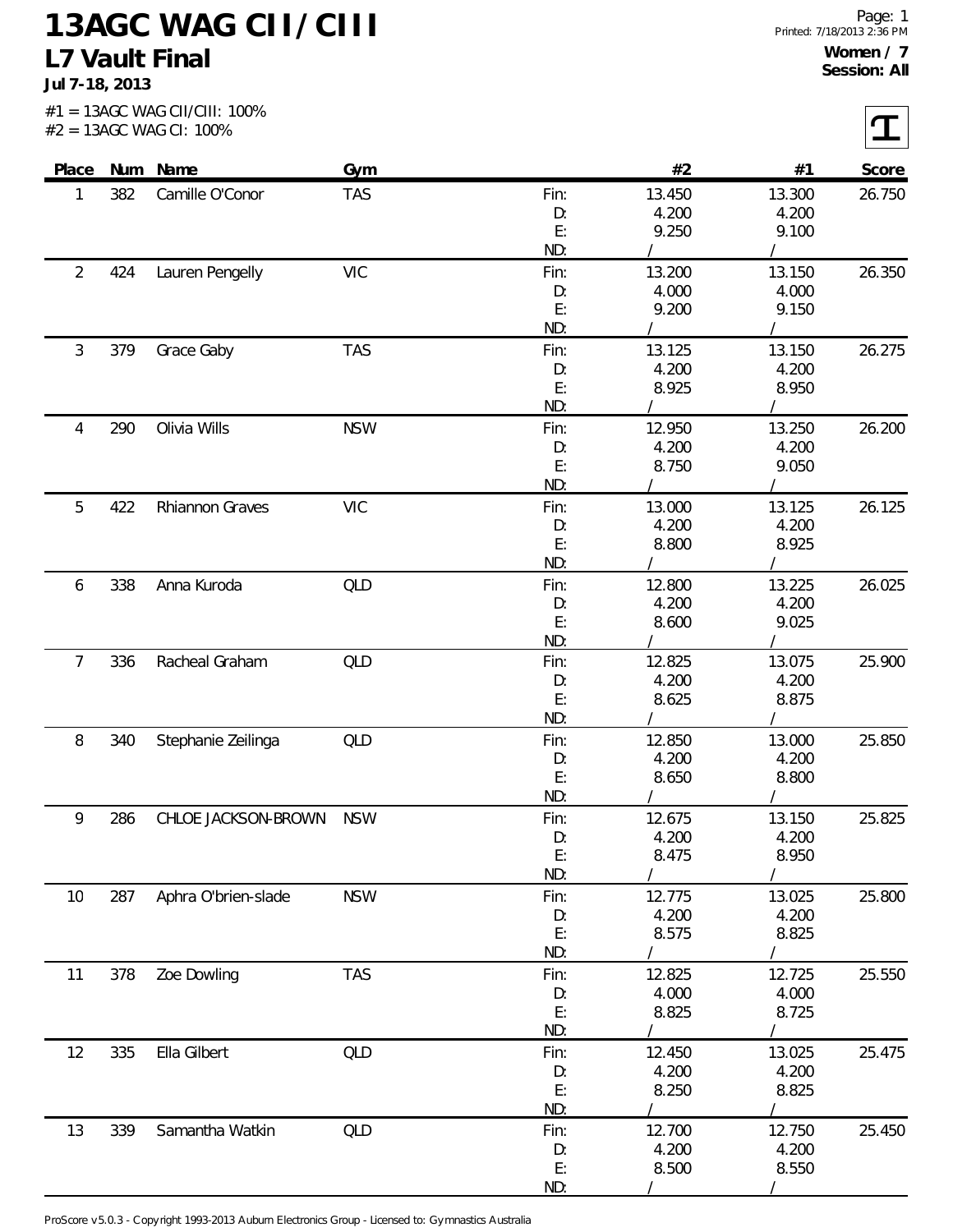**Jul 7-18, 2013**

| Place |     | Num Name          | <b>Gym</b> |           | #2              | #1             | Score  |
|-------|-----|-------------------|------------|-----------|-----------------|----------------|--------|
| 14    | 289 | Jessica Rynne     | <b>NSW</b> | Fin:      | 12.650          | 12.775         | 25.425 |
|       |     |                   |            | D:        | 4.200           | 4.200          |        |
|       |     |                   |            | E:        | 8.450           | 8.575          |        |
|       |     |                   |            | ND:       |                 |                |        |
| 15T   | 285 | Lacey Davis       | <b>NSW</b> | Fin:      | 12.725          | 12.575         | 25.300 |
|       |     |                   |            | D:        | 3.200           | 3.200          |        |
|       |     |                   |            | E:        | 9.525           | 9.375          |        |
|       |     |                   |            | ND:       |                 |                |        |
| 15T   | 421 | Giulia Archer     | <b>VIC</b> | Fin:      | 12.450          | 12.850         | 25.300 |
|       |     |                   |            | D:        | 4.000           | 4.000          |        |
|       |     |                   |            | E:        | 8.450           | 8.850          |        |
|       |     |                   |            | ND:       |                 |                |        |
| 17    | 465 | Cerys Bell-Bedlow | <b>WA</b>  | Fin:      | 12.575          | 12.675         | 25.250 |
|       |     |                   |            | D:        | 4.200           | 4.200          |        |
|       |     |                   |            | E:        | 8.375           | 8.475          |        |
|       |     |                   |            | ND:       |                 |                |        |
| 18    | 371 | Erin Teakle       | SA         | Fin:      | 12.325          | 12.700         | 25.025 |
|       |     |                   |            | D:        | 4.000           | 4.000          |        |
|       |     |                   |            | E:        | 8.325           | 8.700          |        |
|       |     |                   |            | ND:       |                 |                |        |
| 19    | 426 | Molly Waayers     | <b>VIC</b> | Fin:      | 12.375          | 12.625         | 25.000 |
|       |     |                   |            | D:        | 4.000           | 4.000          |        |
|       |     |                   |            | E:        | 8.375           | 8.625          |        |
|       |     |                   |            | ND:       |                 |                |        |
| 20    | 472 | Gemma Tarquinio   | <b>WA</b>  | Fin:      | 12.275          | 12.650         | 24.925 |
|       |     |                   |            | D:        | 4.200           | 4.200          |        |
|       |     |                   |            | E:        | 8.075           | 8.450          |        |
|       |     |                   |            | ND:       |                 |                |        |
| 21    | 467 | Mikayla Kidd      | <b>WA</b>  | Fin:      | 12.525          | 12.350         | 24.875 |
|       |     |                   |            | D:        | 4.200           | 4.200          |        |
|       |     |                   |            | E:        | 8.325           | 8.150          |        |
|       |     |                   |            | ND:       |                 |                |        |
| 22    | 368 | Kendall Krooglik  | SA         | Fin:      | 12.025          | 12.825         | 24.850 |
|       |     |                   |            | D:        | 4.000           | 4.000          |        |
|       |     |                   |            | E:        | 8.025           | 8.825          |        |
|       |     |                   |            | ND:       |                 |                |        |
| 23    | 366 | Tanika Alford     | SA         | Fin:      | 12.200          | 12.525         | 24.725 |
|       |     |                   |            | D:        | 4.200           | 4.200          |        |
|       |     |                   |            | E:<br>ND: | 8.000           | 8.325          |        |
|       |     |                   |            |           |                 |                |        |
| 24    | 369 | Maja Lanzoni      | SA         | Fin:      | 12.225<br>4.000 | 12.475         | 24.700 |
|       |     |                   |            | D:<br>E:  | 8.225           | 4.000<br>8.475 |        |
|       |     |                   |            | ND:       |                 |                |        |
|       |     | Siennah Pirona    | <b>NSW</b> | Fin:      | 12.025          | 12.300         | 24.325 |
| 25    | 288 |                   |            | D:        | 4.000           | 4.000          |        |
|       |     |                   |            | E:        | 8.025           | 8.300          |        |
|       |     |                   |            | ND:       |                 |                |        |
| 26    | 466 | Megan Hille       | <b>WA</b>  | Fin:      | 11.950          | 12.225         | 24.175 |
|       |     |                   |            | D:        | 4.200           | 4.000          |        |
|       |     |                   |            | E:        | 7.750           | 8.225          |        |
|       |     |                   |            | ND:       |                 |                |        |

ProScore v5.0.3 - Copyright 1993-2013 Auburn Electronics Group - Licensed to: Gymnastics Australia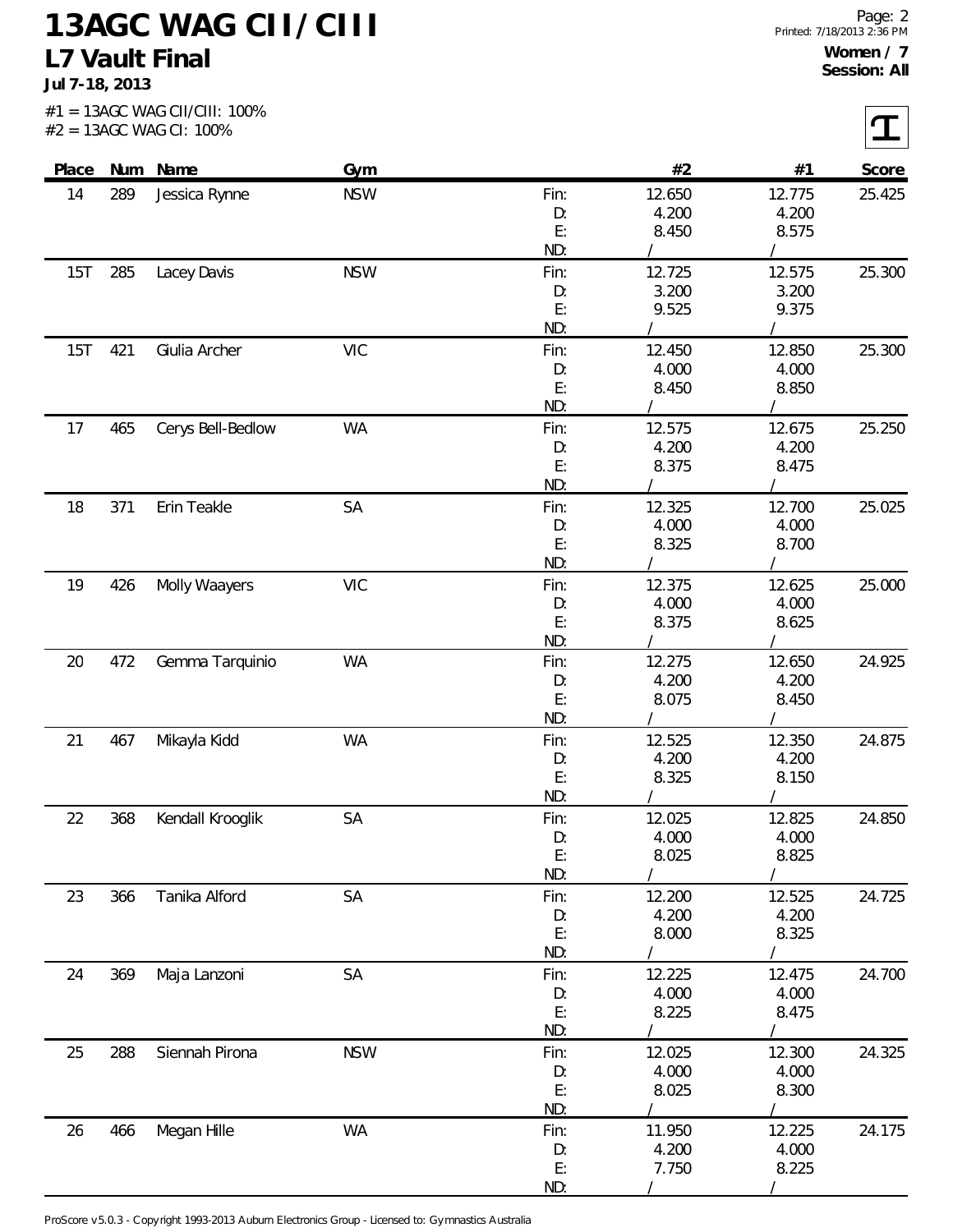**Jul 7-18, 2013**

 $\sqrt{ }$ 

|           |     | #2 = 13AGC WAG CI: 100% |            |           |                 |                |        |
|-----------|-----|-------------------------|------------|-----------|-----------------|----------------|--------|
| Place     |     | Num Name                | Gym        |           | #2              | #1             | Score  |
| 258<br>27 |     | Abbey Thomson           | ACT        | Fin:      | 11.950          | 12.025         | 23.975 |
|           |     |                         |            | D:        | 3.200           | 3.200          |        |
|           |     |                         |            | E:        | 8.750           | 8.825          |        |
|           |     |                         |            | ND:       |                 |                |        |
| 28        | 337 | Ashaya King             | QLD        | Fin:      | 11.725<br>3.200 | 12.125         | 23.850 |
|           |     |                         |            | D:<br>E:  | 8.525           | 3.200<br>8.925 |        |
|           |     |                         |            | ND:       |                 |                |        |
| 29        | 254 | Shannon Brown           | ACT        | Fin:      | 11.925          | 11.875         | 23.800 |
|           |     |                         |            | D:        | 3.200           | 3.200          |        |
|           |     |                         |            | E:        | 8.725           | 8.675          |        |
|           |     |                         |            | ND:       |                 |                |        |
| 30        | 256 | Maddison Pearce         | ACT        | Fin:      | 11.550          | 12.000         | 23.550 |
|           |     |                         |            | D:        | 3.200           | 3.200          |        |
|           |     |                         |            | E:        | 8.350           | 8.800          |        |
|           |     |                         |            | ND:       |                 |                |        |
| 31        | 423 | Rebecca Mcconnell       | <b>VIC</b> | Fin:      | 11.650          | 11.700         | 23.350 |
|           |     |                         |            | D:<br>E:  | 3.200<br>8.450  | 3.200<br>8.500 |        |
|           |     |                         |            | ND:       |                 |                |        |
| 32        | 425 | Jessica Toh             | <b>VIC</b> | Fin:      | 11.700          | 11.575         | 23.275 |
|           |     |                         |            | D:        | 2.400           | 2.400          |        |
|           |     |                         |            | E:        | 9.300           | 9.175          |        |
|           |     |                         |            | ND:       |                 |                |        |
| 33        | 253 | Amira Barakat           | ACT        | Fin:      | 10.975          | 10.925         | 21.900 |
|           |     |                         |            | D:        | 3.200           | 2.400          |        |
|           |     |                         |            | E:        | 7.775           | 8.525          |        |
|           |     |                         |            | ND:       |                 |                |        |
| 34        | 381 | Micaela Maui            | <b>TAS</b> | Fin:      | 12.500          | 0.000          | 12.500 |
|           |     |                         |            | D:        | 4.000           | 0.000          |        |
|           |     |                         |            | E:        | 8.500           | 0.000          |        |
|           |     |                         |            | ND:       |                 |                |        |
| 35        | 370 | Eleanore Lindsay        | SA         | Fin:      | 12.175<br>4.000 | 0.000          | 12.175 |
|           |     |                         |            | D:<br>E:  | 8.175           | 0.000<br>0.000 |        |
|           |     |                         |            | ND:       |                 |                |        |
| 36        | 255 | Brianna Jones           | ACT        | Fin:      | 11.875          | 0.000          | 11.875 |
|           |     |                         |            | D:        | 3.200           | 0.000          |        |
|           |     |                         |            | E:        | 8.675           | 0.000          |        |
|           |     |                         |            | ND:       |                 |                |        |
| 37        | 468 | Keira Kikalis           | <b>WA</b>  | Fin:      | 11.675          | 0.000          | 11.675 |
|           |     |                         |            | D:        | 4.200           | 0.000          |        |
|           |     |                         |            | E:        | 7.475           | 0.000          |        |
|           |     |                         |            | ND:       |                 |                |        |
| 38        | 257 | Kaitlin Phelan          | ACT        | Fin:      | 11.350          | 0.000          | 11.350 |
|           |     |                         |            | D:        | 3.200           | 0.000          |        |
|           |     |                         |            | E:<br>ND: | 8.150           | 0.000          |        |
| 39        | 367 | Stephanie Eglinton      | SA         | Fin:      | 11.125          | 0.000          | 11.125 |
|           |     |                         |            | D:        | 3.000           | 0.000          |        |
|           |     |                         |            | E:        | 8.125           | 0.000          |        |
|           |     |                         |            | ND:       |                 |                |        |

ProScore v5.0.3 - Copyright 1993-2013 Auburn Electronics Group - Licensed to: Gymnastics Australia